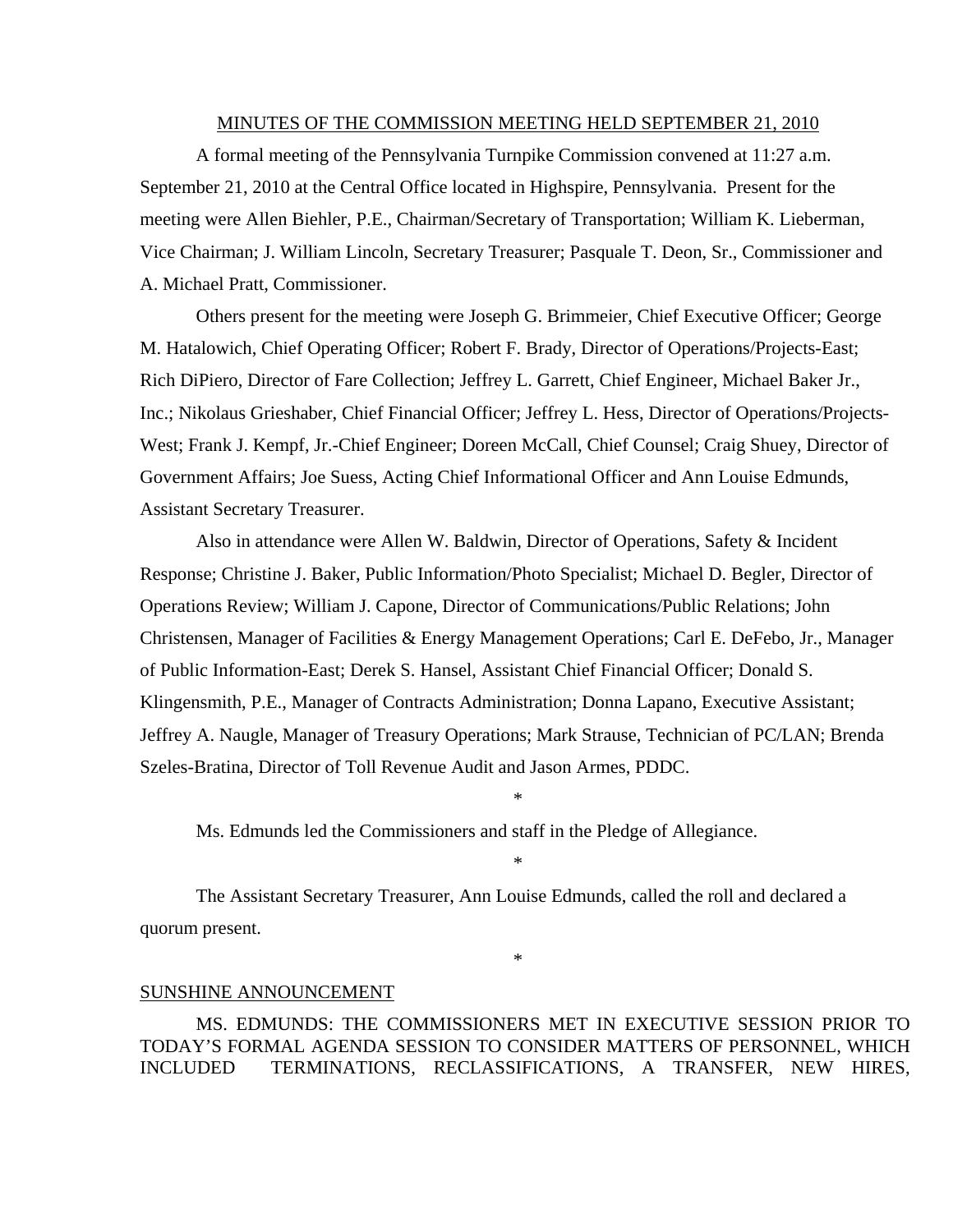VACANIES AND A REQUEST TO CREATE AND FILL A POSITION IN THE OFFICE OF INSPECTOR GENERAL.

 THE COMMISSIONERS ALSO DISCUSSED Heath v. PTC Mediation (Docket No. 1:10-CV-00494); Stephanie Griess (Claim No. 08-166) and Bezick v. PTC (Docket No. 045010161) AND ENGAGED IN NON-DELIBERATIVE INFORMATIONAL DISCUSSIONS REGARDING VARIOUS ACTIONS AND MATTERS, WHICH HAVE BEEN APPROVED AT PREVIOUS PUBLIC MEETINGS.

\*

### PUBLIC COMMENT

MS. EDMUNDS: THE PUBLIC IS WELCOME AT THIS TIME TO ADDRESS THE COMMISSION REGARDING ITEMS LISTED ON THE AGENDA OR OTHER ITEMS NOT LISTED ON THE AGENDA THAT ARE WITHIN THE COMMISSION'S AUTHORITY OR CONTROL.

IN ORDER TO CONDUCT AN ORDERLY, EFFICIENT, EFFECTIVE AND DIGNIFIED MEETING, ALL PERSONS WISHING TO ADDRESS THE COMMISSION SHOULD HAVE SIGNED IN AND REQUESTED TIME TO SPEAK. IF YOU HAVE NOT DONE SO, YOU ARE INVITED TO DO SO.

AT THIS TIME WE REQUEST ALL VISITORS TO STAND AND INTRODUCE YOURSELF AND YOUR ORGANIZATION.

\*

JASON ARMES, PDDC

THIS CONCLUDES THE PUBLIC COMMENT SECTION OF THE MEETING.

## MINUTES OF THE MEETING

Motion-That the Minutes of the meeting held September 17, 2010 be approved and filed-was

made by Commissioner Lincoln, seconded by Commissioner Lieberman; and passed unanimously.

#### \*

## COMMUNICATIONS

 Motion-That the Commission accepts and files the memo received from the Chief Counsel, memos received from the Director of Fare Collection and the Manager of Procurement and Material Management-was made by Commissioner Lincoln, seconded by Commissioner Lieberman; and passed unanimously.

\*

#### PERSONNEL

 Motion-That the Commission approves the Personnel as amended-was made by Commissioner Deon, seconded by Commissioner Lincoln; and passed unanimously.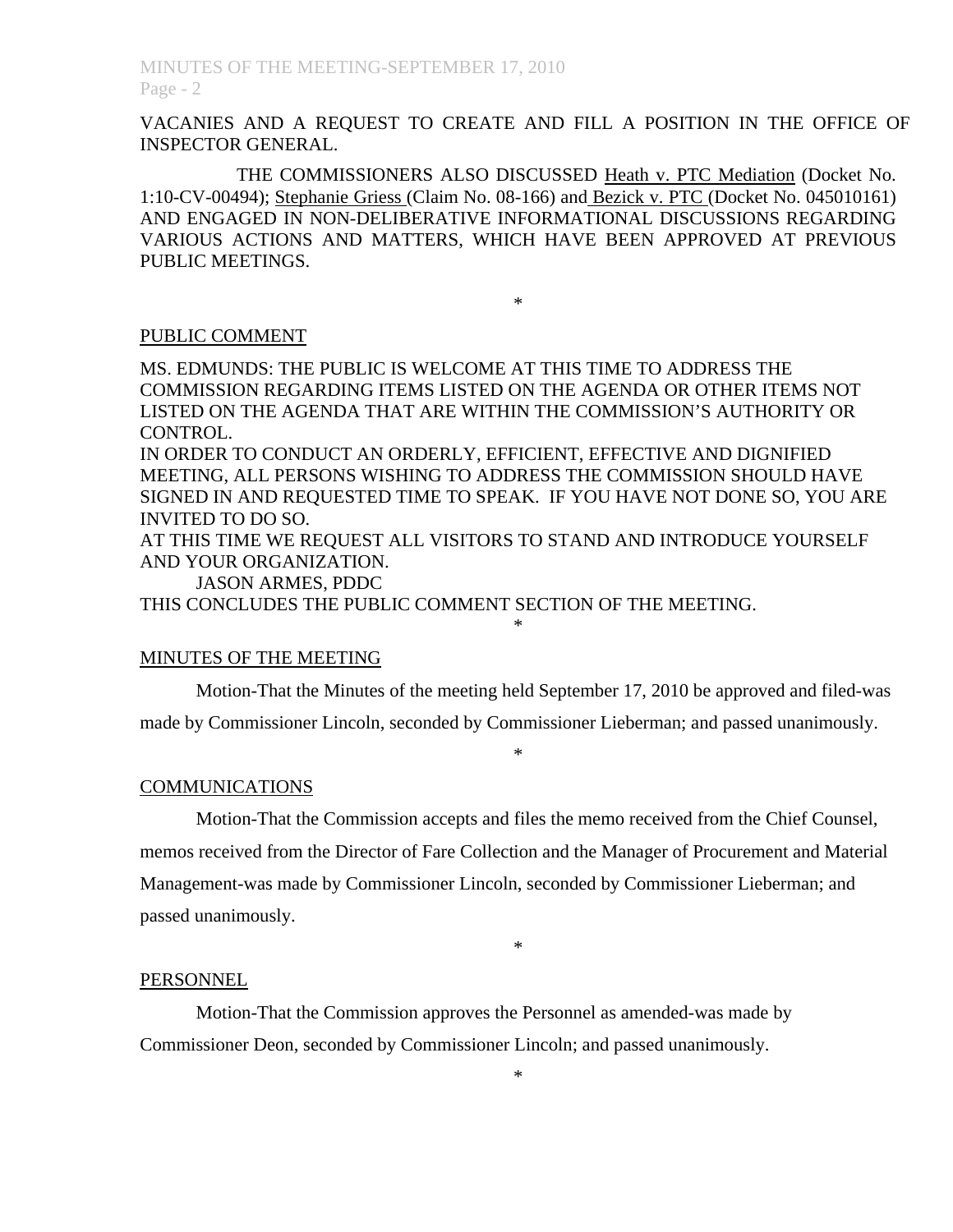## MINUTES OF THE MEETING-SEPTEMBER 17, 2010 Page - 3

## **NEW BUSINESS**

## Reinvestments, Liquidations and Purchase of Securities

 Upon the motion by Commissioner Lincoln, seconded by Commissioner Deon, the following Resolution was presented for adoption:

## RESOLUTION

 BE IT RESOLVED that The Pennsylvania Turnpike Commission hereby ratifies the action of the Assistance Chief Financial Officer, with the approval of the Chief Executive Officer and the Consulting Engineer, in directing the Trustee to make the foregoing reinvestments, liquidations and purchases; and

 BE IT FURTHER RESOLVED that copies of the Resolution certified by the Assistant Secretary Treasurer shall be forwarded to the Trustee as required in Article VI, Section 602 of the 2001 Amended and Restated Trust Indenture.

 The following members voted yea: Commissioners Biehler, Lieberman, Lincoln, Deon and Pratt. The motion passed unanimously.

\*

## AGREEMENTS

Motion-That the Commission approves the negotiation and execution of the Agreement for

the item listed in memo "a":

a. Reimbursement Agreement with PECO Energy to reimburse PECO for the required engineering and facility relocation work necessary for the replacement of Bridges NB-104, NB-110, NB-114 and NB-124; at a not-to-exceed amount of \$1,000,000.00;

-was made by Commissioner Lincoln, seconded by Commissioner Deon; Commissioner Pratt abstained.

COMMISSIONER PRATT: MR. CHAIRMAN: I ABSTAIN ON THE BASIS THAT THE COMPANY SET FORTH IN THIS AGENDA ITEM IS A CLIENT OF THE FIRM OF WHICH I AM A PARTNER. I ASK THAT THE SECRETARY PLEASE HAVE THE MINUTES OF THE MEETING REFLECT MY ABSTENTION ON THIS VOTE.

Motion-That the Commission approves the negotiation and execution of the Agreements and

an Amendment for the items listed in memos "b" through "f":

b. Settlement Agreement in the case, *Aniceta Donovan, Executrix of the Estate of William M. Donovan v. PTC, et al.,* and authorize the issuance of payment in the settlement amount;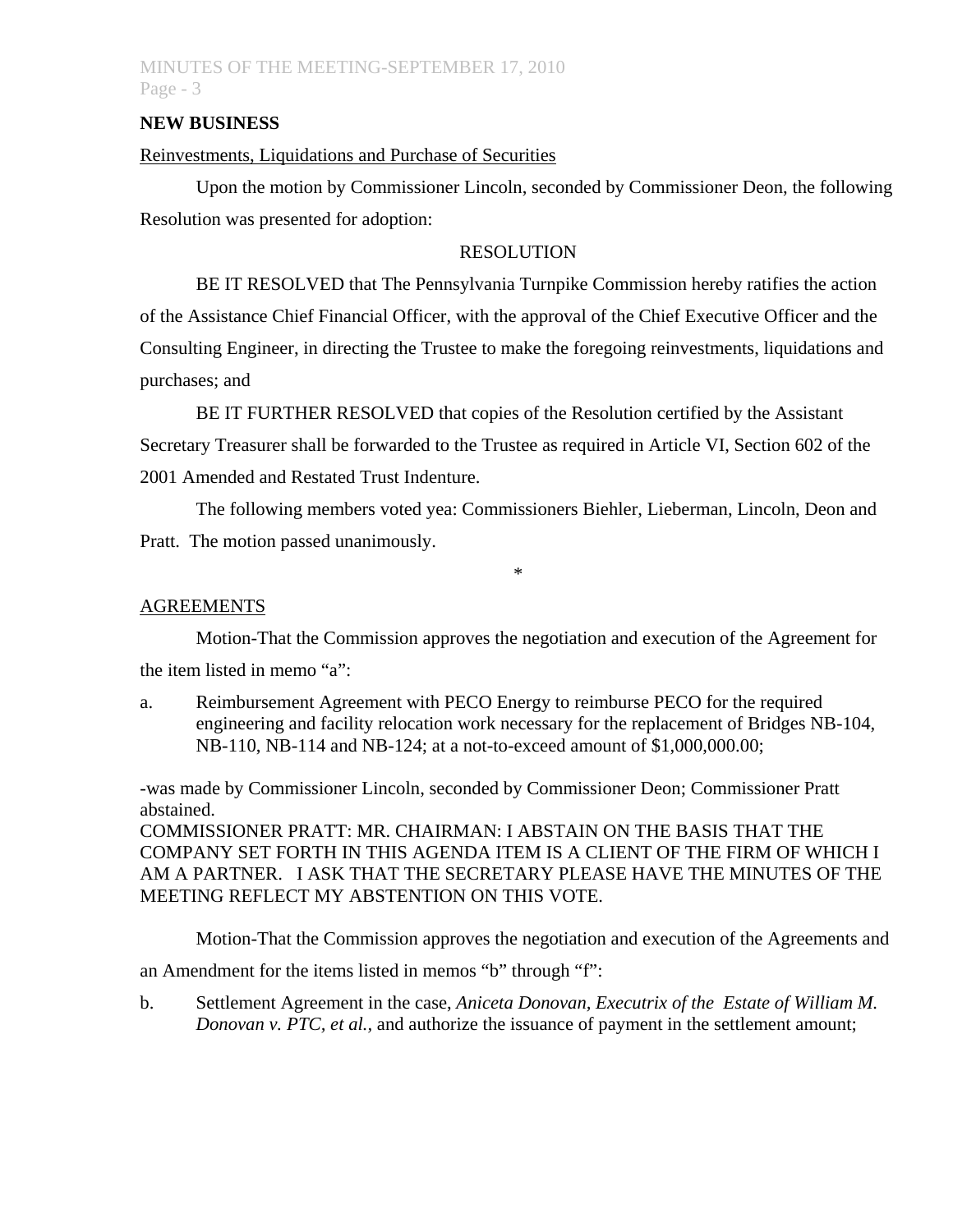- c. Amendment to our Agreement with Voicenet Communications, Inc. for web site consulting services to accommodate future needs for the public web site and PTC intranet sites, to increase the not-to-exceed amount from \$375,000.00 to \$600,000.00;
- d. Agreement with AAA Southern PA for the purpose of distributing E-ZPass in their branch offices;
- e. Agreement with AAA Reading/Berks for the purpose of distributing E-ZPass in their branch offices;
- f. Settlement Agreement for the Lightman Drum Superfund Site and authorize the issuance of payment in the settlement amount of \$55,804.40.

-was made by Commissioner Lincoln, seconded by Commissioner Deon. The motions passed. \*

## AWARD OF A BID AND ISSUANCE OF A PURCHASE ORDER

Motion-That the Commission approves the Award of a bid and the Issuance of a Purchase Order for infrastructure cabling for Uniontown to Brownsville Ramps 15, 22 and 26 to the lowest responsive and responsible bidder, Henkels & McCoy; at a total award of \$154,733.91-was made by Commissioner Lincoln, seconded by Commissioner Pratt; and passed unanimously.

\*

## APPRROVAL OF PAYMENTS

Motion-That the Commission approves the payments for the items as listed in memos "a" through "c":

- a. All Risk Property and Builder's Risk invoice from Joyce, Jackman & Bell, LLC for the period October 1, 2008 though October 1, 2011, in the amount of \$1,472,538.00;
- b. 2010 Notice of Assessment for the Supersedeas and Subsequent Injury Funds from the PA Bureau of Workers' Compensation, in the amount of \$13,478.00;
- c. Change Order to reimburse Kinsley Construction, Inc. the cost of roadway repair work to be performed at MP 301.00 that required immediate attention due to roadway conditions; at a not-to-exceed amount of \$400,000.00.

-was made by Commissioner Lincoln, seconded by Commissioner Pratt; and passed unanimously.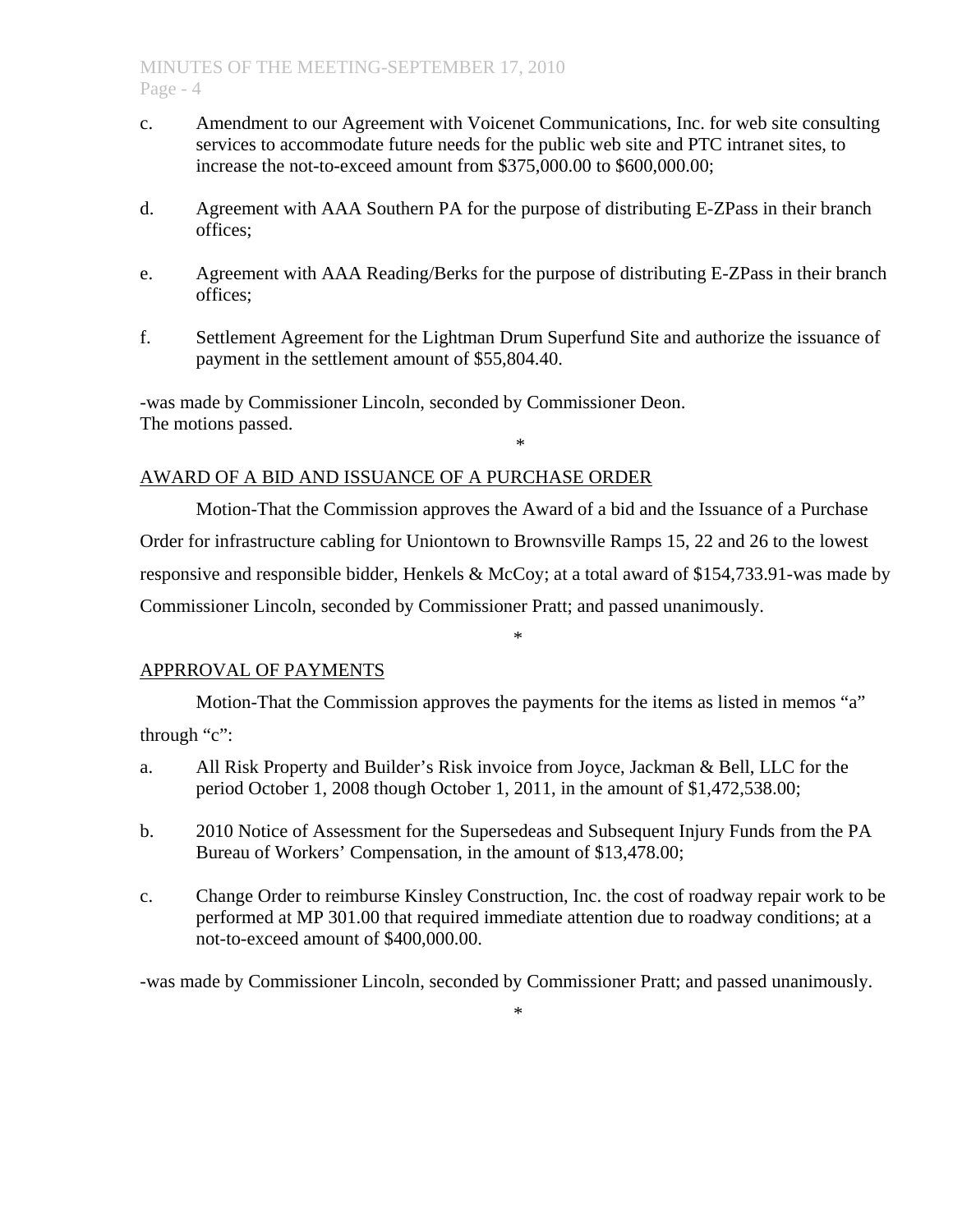## ITEMS ADDED TO THE FORMAL AGENDA

## **SUPPLEMENTS**

Motion-Approve the preparation and execution of the Supplemental Agreement as listed in

memo "a"

a. Supplemental Agreement #1 with ALCM for construction management and inspection for the total reconstruction project from MP 67.00 to MP 75.00, for an increase of \$1,750,000.00; increasing the not-to-exceed amount to \$13,557,965.20;

-was made by Commissioner Lincoln, seconded by Commissioner Deon; Chairman Biehler voted " $No$ ".

Motion-Approve the preparation and execution of the Supplemental Agreements as listed in

memos "b" through "d":

- b. Supplemental Agreement #1 with McTish, Kunkel & Associates for construction management and inspection services for the Allegheny River Bridge project, for an increase of \$250,000.00; increasing the not-to-exceed amount to \$14,899,367.33;
- c. Supplemental Agreement #3 with KCI for public outreach services for the total reconstruction project from MP 320.00 to MP 326.00, for an increase of \$250,000.00; increasing the not-to-exceed amount to \$1,269,000.00;
- d. Supplemental Agreement #1 with Legion Design/Campbell & Associates for design of the replacement of Bridge NB-655 at MP A114.64, for an increase of \$300,000.00; increasing the not-to-exceed amount to \$1,200,000.00.

-was made by Commissioner Lincoln, seconded by Commissioner Deon. The motion passed.

## CHANGE ORDERS

Motion-That the Commission approves the Change Order for the item in memo "a"

\*

a. Change Order #4 for Contract #04-023-RCLY with Hempt Bros., Inc. for the ramp reconstruction project at the Carlisle interchange, for an increase of \$400,000.00 and a 172 day time extension; increasing the not-to-exceed amount to \$12,326,230.40;

-was made by Commissioner Lincoln, seconded by Commissioner Deon.

Motion-That the Commission approves the Change Order from the item in memo "b":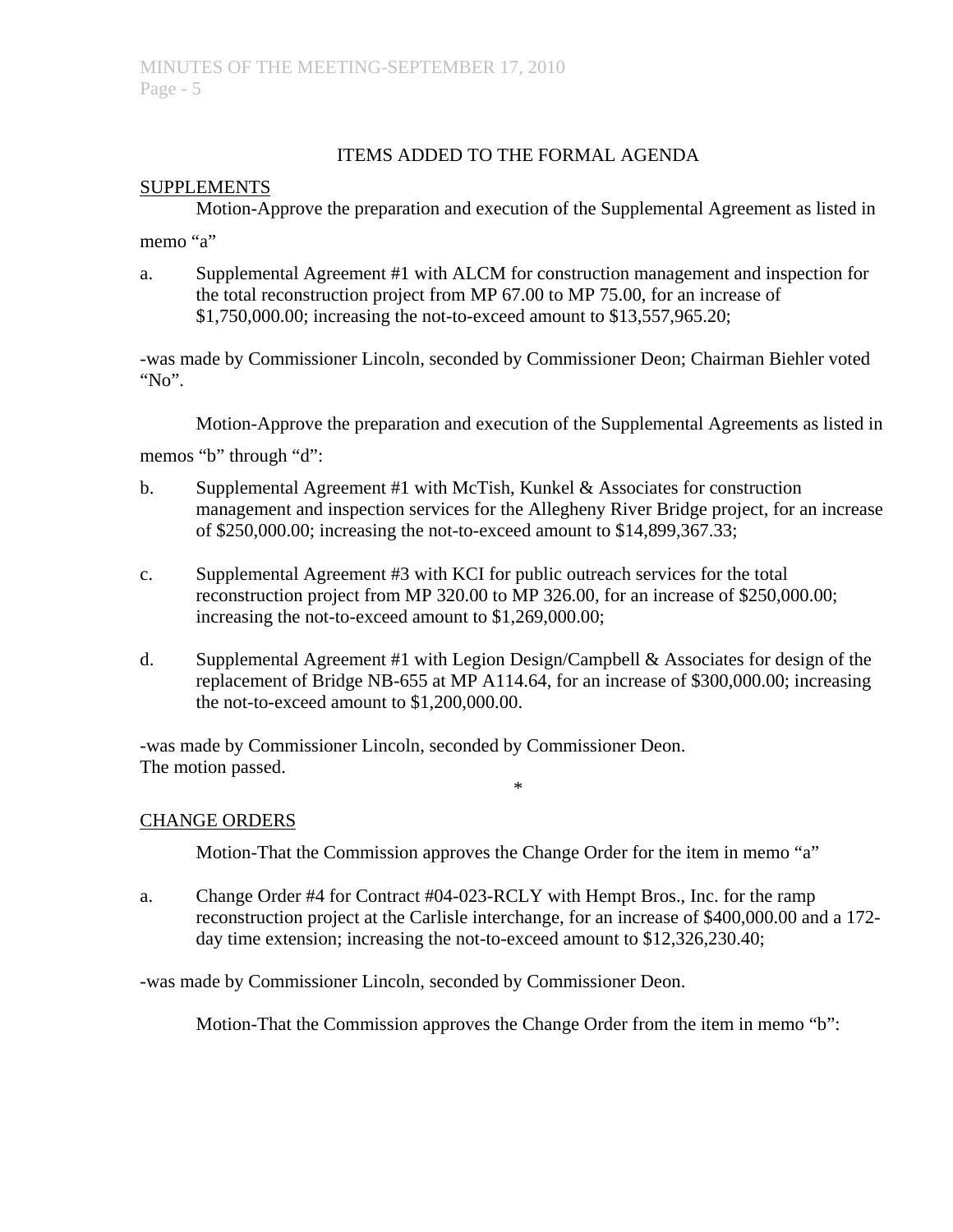b. Change Order #3 for Contract #T-319.00T001-3-02 with Allan A. Myers for replacement of Bridge EB-739, for an increase of \$100,076.40; increasing the not-to-exceed amount to \$5,096,870.05.

-was made by Commissioner Deon, seconded by Commissioner Lieberman; Commissioner Pratt

abstained.

COMMISSIONER PRATT: MR. CHAIRMAN: I ABSTAIN ON THE BASIS THAT THE COMPANY SET FORTH IN THIS AGENDA ITEM IS A CLIENT OF THE FIRM OF WHICH I AM A PARTNER. I ASK THAT THE SECRETARY PLEASE HAVE THE MINUTES OF THE MEETING REFLECT MY ABSTENTION ON THIS VOTE. The motions passed.

### \*

### CHANGE ORDERS AND FINAL PAYMENTS

Motion-That the Commission approves the Change Orders and Final Payments for the items

listed in memos "a" and "b":

- a. Change Order #2 and Final Payment for Contract #EN-00084-03-05 with Bi State Construction Co., Inc. for bridge repairs between MP A20.00 and A130.64, for an increase of \$236,697.39; making the final contract value \$931,911.72, and the final amount due of \$271,458.11;
- b. Change Order #3 and Final Payment for Contract #T-031.00R001-3-02 with Lindy Paving, Inc. for the bituminous overlay from MP 39.62 to MP 44.70 and MP 49.33 to MP 56.33, for a decrease of \$121,465.87; making the final contract value \$10,087,883.58, and the final amount due of \$544,919.69.

-was made by Commissioner Lincoln, seconded by Commissioner Pratt; and passed unanimously.

\*

#### POLICY LETTERS

Motion-That the Commission approves a revision to an existing policy letter and adopt two

new policy letters as listed in memos "a" through "c":

- a. Revise Policy Letter 1.1, *Administration of the PTC Policies*, to reassign the responsibility to the Chief Financial Officer;
- b. Adopt Policy Letter 5.7, *Prohibition Against Use of Electronic Devices to E-mail or text while driving*;
- c. Adopt Policy Letter 5.9, *Energy Conservation and Electrical Devices in Commission Owned Buildings*, to conserve energy and provide improved fire/life safety in Commission owned **facilities**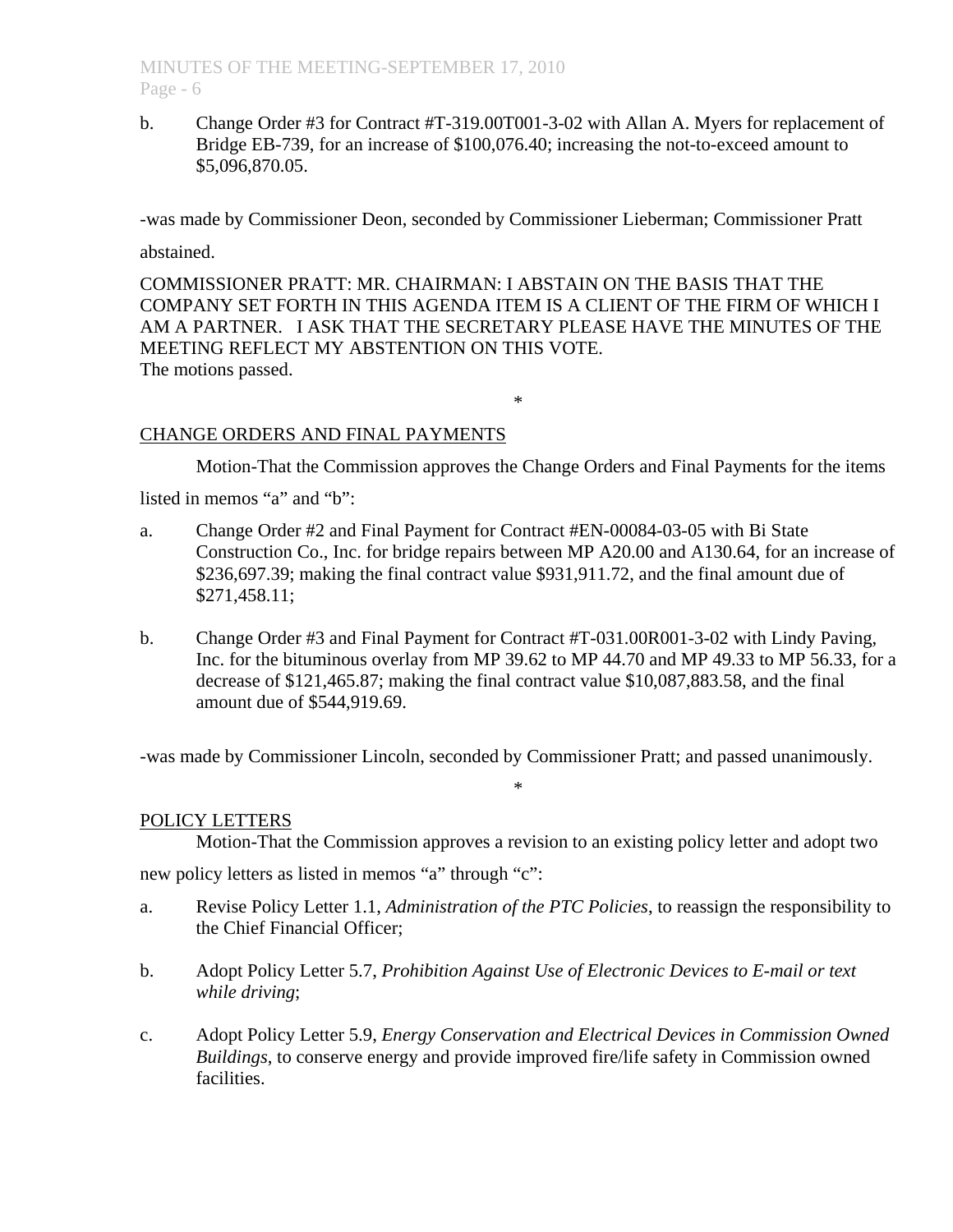-was made by Commissioner Lincoln; seconded by Commissioner Pratt; and passed unanimously.

\*

### BOND/DISCLOSURE AND UNDERWRITER'S COUNSEL

 Motion-That the Commission authorizes the establishment of a pool from which bond/disclosure and underwriter's counsel will be selected to provide services and approval to include the selected qualified firms in the various pools. The firms will be grouped in the following pools:

- Bond/Disclosure Counsel
- Underwriter's counsel
- Co-Counsel

-was made by Commissioner Lincoln, seconded by Commissioner Pratt; and passed unanimously.

\*

## LEASE AND FUNDING AGREEMENT

 Motion-That the Commission approves the Chief Executive Officer as the Senior Designed person at the Commission for the purpose of Section 14.2 for the Lease and Funding Agreement with the Pennsylvania Department of Transportation-was made by Commissioner Lincoln, seconded by Commissioner Pratt; and passed unanimously.

\*

\*

#### NEXT MEETING

 MS. EDMUNDS: THE NEXT COMMISSION MEETING WILL BE A TELEPHONE MEETING HELD ON WEDNESDAY, OCTOBER 6, 2010.

### ADJOURNMENT

## MS. EDMUNDS: COMMISSIONERS, I HAVE NO OTHER ITEMS FOR CONSIDERATION. IF YOU HAVE NOTHING FUTHER, I REQUEST A MOTION FOR ADJOURNMENT.

 Motion-That this meeting of The Pennsylvania Turnpike Commission be adjourned at 11:33 a.m.-was made by Commissioner Lincoln, seconded by Commissioner Lieberman; and passed unanimously.

\*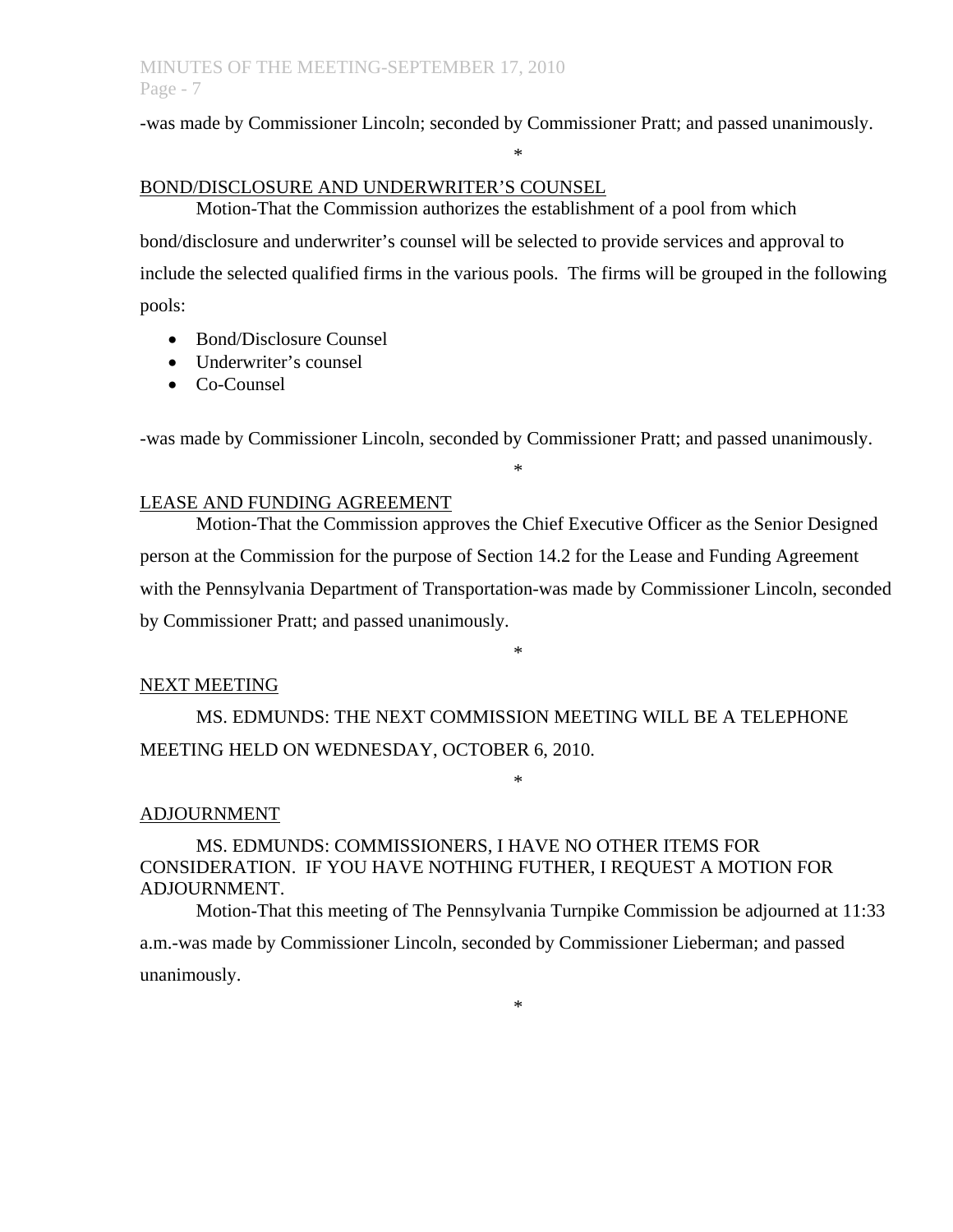# PREPARED BY:

 Ann Louise Edmunds Assistant Secretary Treasurer

09-21-10 APPROVED BY:

 J. William Lincoln Secretary Treasurer